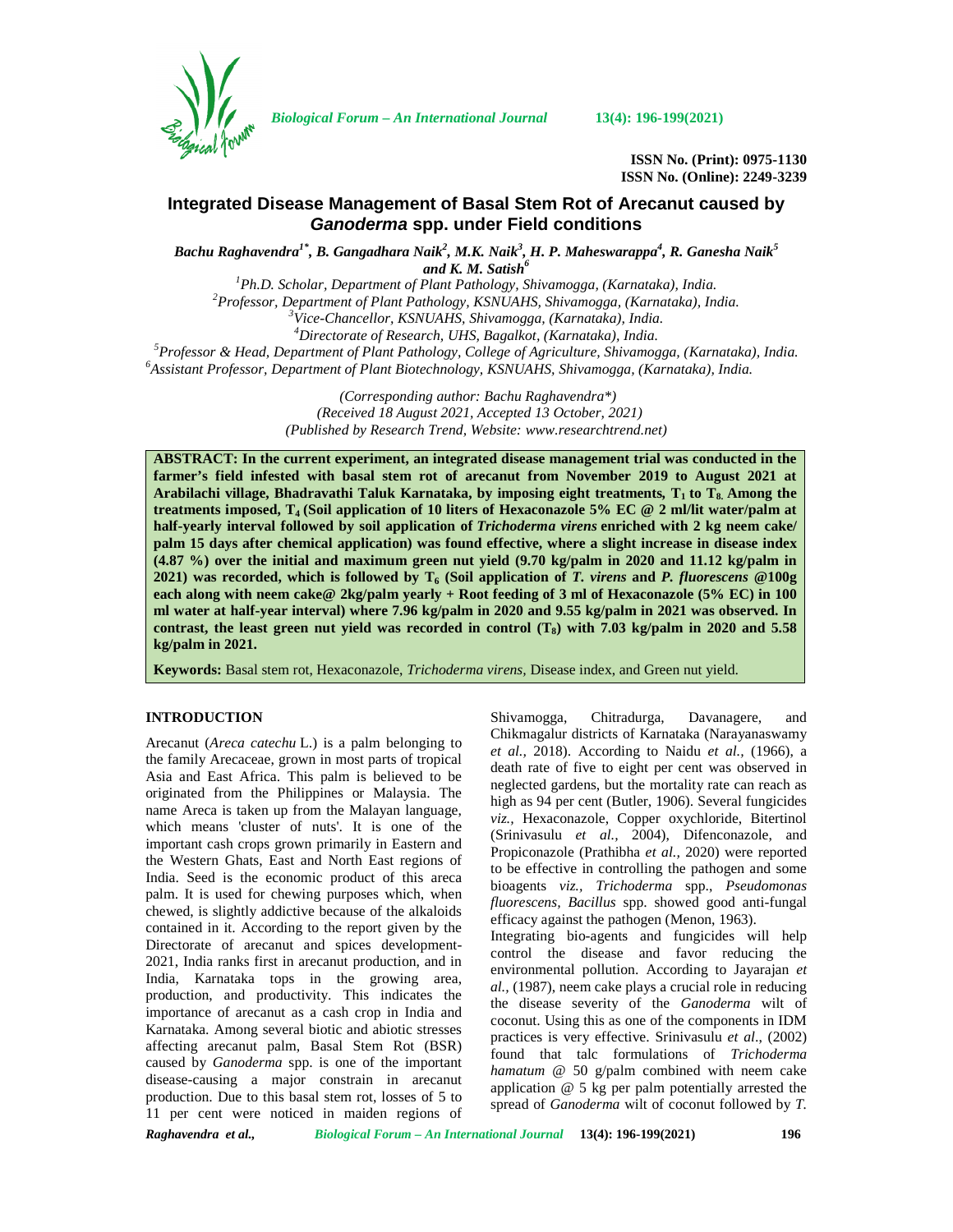*harzianum* and*T. viride* fortified with neem cake @ 5 kg/palm. Chakrabarty *et al.,* (2013) conducted a field trial at CPCRI, Kahikunchi from 2005-07 with six treatments in basal stem rot infected arecanut palms to develop location-specific farmers friendly management practices, and they devised the treatments based on the result obtained *in vitro* experiment. Among the treatments tested, soil drenching with Calixin (0.3%) @ 10 l/palm at the quarterly interval was most effective, followed by neem cake application @ 2 kg/palm/year fortified with *T. viride* @ 100 g/palm/year in controlling the disease. Among several treatments devised, Narayanaswamy *et al.,* (2018) found root feeding of Tridemorph @ 2ml/100 ml water during January, April, and September + Neem cake application  $@$  2 kg per palm during the onset of monsoon  $+T$ . *harzianum* @ 100 g per palm during the beginning of monsoon as effective in reducing basal stem rot of arecanut. Thangeswari *et al.,* (2019) found treatment  $T_3$  (Root feeding of Propiconazole @ 2ml + 100 ml water at quarterly interval) as effective in controlling the basal stem rot of coconut, where they observed

only a 2.73 per cent increase in disease index against 17.4 per cent in control. Considering the economic importance of the disease and to come out with the best treatment at the field level, the following study had carried out.

## **MATERIALS AND METHODS**

The current study was conducted in the farmer's garden at Arabilachi, Bhadravathi Taluk of Shivamogga district of Karnataka, situated at 13.933826° North latitude 75.757113° East longitude from November 2019 to August 2021. Eight treatments were imposed, and the treatments included the use of *Trichoderma virens, Pseudomonas fluorescens,* Neem cake, Hexaconazole, Captan, and the treatment details are given in Table 1. Twelve plants were chosen for each treatment randomly, and the disease index was calculated before the treatment imposition using the formula given by Acharya *et al.,* (2014). Readings such as disease index and green nut yield were recorded at regular intervals.

#### **Experimental design and details.**

| Crop                       | Varietv | <b>Design</b> | <b>Treatments</b>                                                  | No. of palms per<br>treatment |
|----------------------------|---------|---------------|--------------------------------------------------------------------|-------------------------------|
| Arecanut                   | Local   | RCBD          |                                                                    |                               |
| <u>Absolute Contractor</u> |         |               | $\mathbb{R}^1$ $\mathbb{I}$ $\mathbb{I}$ $\mathbb{I}$ $\mathbb{I}$ | $(1.1707 \ldots 0.111)$       |

**Observations recorded**

Pre-treatment Per cent Disease Index Post-treatment Per cent Disease Index and nut yield Disease Index is calculated using the formula given by Acharya *et al.,* (2014)

Disease Index (DI) =  $\{(1.705 \times \text{fruiting body}) +$  $(0.572 \times \text{tapering of stem}) + (0.145 \times \text{dl to tl ratio}) +$  $(0.350 \times$  reduction in leaf size)}  $\times$  18.057.

| Table 1: Details of treatment imposition. |  |  |
|-------------------------------------------|--|--|
|-------------------------------------------|--|--|

| Treatment      | <b>Details</b>                                                                                                                                                                                                   |
|----------------|------------------------------------------------------------------------------------------------------------------------------------------------------------------------------------------------------------------|
|                | Soil application of T. virens $(100g)$ along with 2 kg neem cake per palm per year                                                                                                                               |
| т,             | Soil application of P. fluorescens (100g) along with 2 kg neem cake per palm per year                                                                                                                            |
| $T_{3}$        | Soil application of T. virens $(100g) + P$ . fluorescens $(100g)$ along with 2 kg neem cake per palm per year.                                                                                                   |
| $T_4$          | Soil application of 10 liters of Hexaconazole 5% EC @ 2 ml/l water/palm at half-year interval followed<br>by soil application of T. virens enriched with 2 kg neem cake/palm 15 days after chemical application. |
|                | Root feeding of Hexaconazole 5% EC @ 3 ml in 100 ml water twice yearly                                                                                                                                           |
| T <sub>6</sub> | Soil application of T. virens and P. fluorescens @100g each along with neem cake @2kg/palm yearly +<br>Root feeding of 3 ml of Hexaconazole (5% EC) in 100 ml water at half-year interval.                       |
| $T_7$          | Drenching around the plant basin with 75-100 gm of captan in 25 lots of water at half-year interval<br>(Check).                                                                                                  |
|                | Untreated Control.                                                                                                                                                                                               |

A visual score of 0 to 4 was given for tapering of stem and reduction in leaf. Dl to tl ratio means drooped leaves to total leaves ratio. Grade '0' was given when there was no reduction in leaf size and 4 when there was a 50 per cent or more reduction in leaf size by visual observation compared to healthy palm in the same garden. Similarly, a '0' grade was marked for no tapering, and depending upon the severity of the tapering, 1-4 grades were given. A visual score of 4 was given to those palms where the girth of the trunk apex was almost half that of the girth at one-meter height, and girths in between them were given a score of 1 to 3. The presence of fruiting bodies and oozing was noted against each palm. A score of 0 or 1 was assigned depending upon the

presence or absence of fruiting bodies/oozing in the affected arecanut palm.

## **RESULTS AND DISCUSSION**

The disease index and green nuts yield was calculated at ten to eleven-month intervals. The details of the disease index before and after treatment imposition are presented in Table 2. Before treatment imposition (November 2019), the highest disease index (22.32 %) was observed in  $T_6$ , followed by  $T_3$ , whereas the lowest disease (17.15 %) was indexed in those plants utilized for  $T_5$ . During the first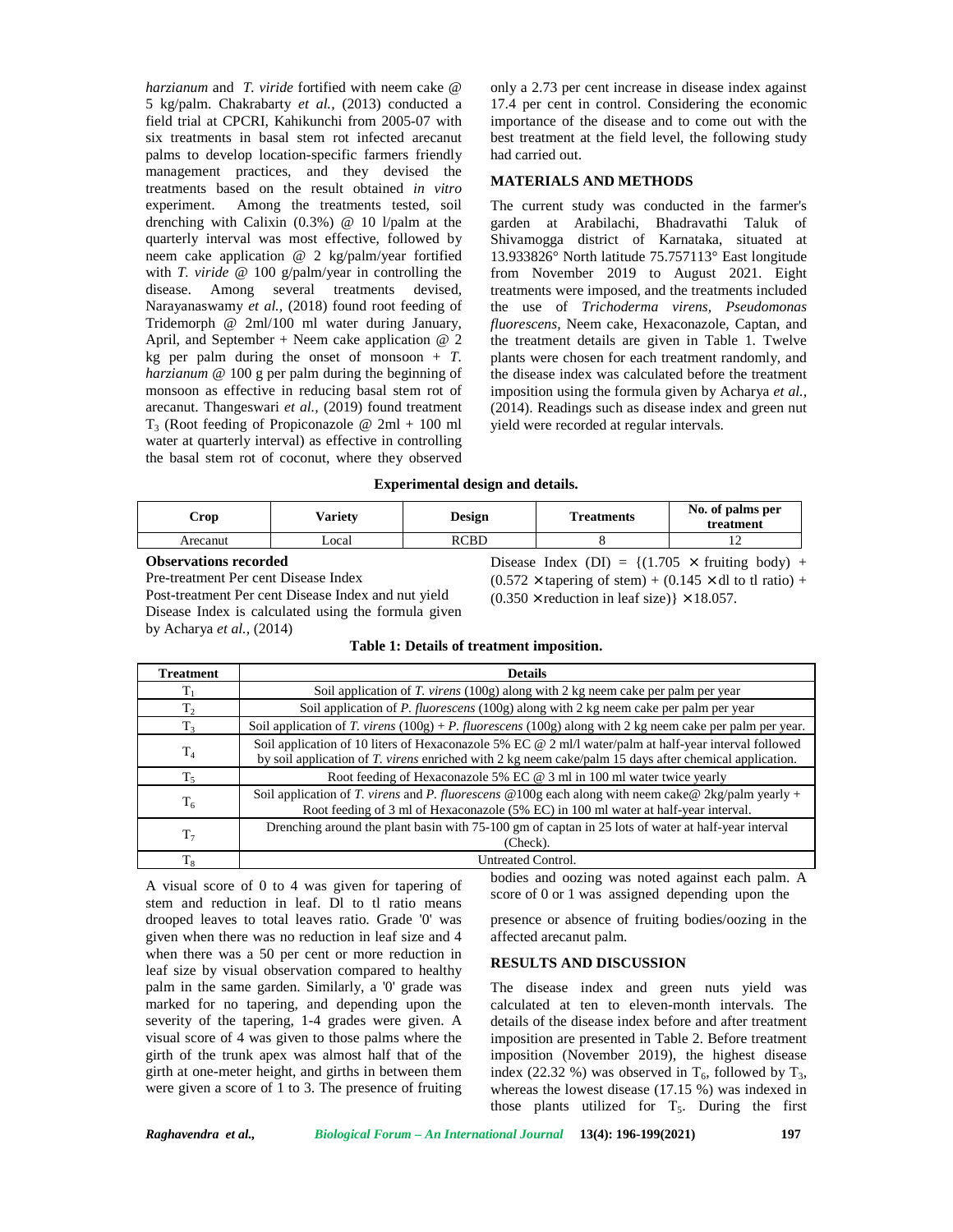observation (September-2020), the lowest disease index (20.59 %) was observed in palms that received T<sup>4</sup> treatment (Soil application of 10 liters of Hexaconazole 5% EC @ 2 ml/lit water/palm at half year interval followed by soil application of *T. virens* enriched with 2 kg neem cake/palm 15 days after chemical application), followed by palms that received  $T_5$  treatment (21.82 %) (Root feeding of Hexaconazole @ 3 ml in 100 ml water at half-year intervals). The highest disease index was noticed in control  $(T_8)$ , with a disease index of 30.09 per cent.

| <b>Treatment</b>    | Disease index $(\%)^{\#}$<br>(November 2019) | Disease index $(\% )$<br>(September 2020) | Disease index $(\% )$<br>(August 2021) | Increase over<br>initial | % reduction<br>over control |
|---------------------|----------------------------------------------|-------------------------------------------|----------------------------------------|--------------------------|-----------------------------|
|                     | $17.21(24.50^{\circ})$                       | 24.53 (29.65)                             | 31.78 (34.30)                          | 14.57                    | 24.06                       |
| T <sub>2</sub>      | 18.15 (25.21)                                | 25.83 (30.32)                             | 32.81 (34.88)                          | 14.66                    | 21.60                       |
| T <sub>3</sub>      | 21.04 (27.30)                                | 26.27 (30.79)                             | 32.02 (34.45)                          | 10.98                    | 23.48                       |
| T <sub>4</sub>      | 18.27 (22.14)                                | 20.59(23.65)                              | 23.14 (25.28)                          | 4.87                     | 44.70                       |
| T<br>1 <sub>5</sub> | 17.15 (22.31)                                | 21.82(25.51)                              | 26.42 (29.93)                          | 9.27                     | 36.86                       |
| T<br>1 <sub>6</sub> | 22.32 (27.87)                                | 26.97 (31.04)                             | 31.55 (33.98)                          | 9.23                     | 32.64                       |
| T <sub>7</sub>      | 21.07 (27.09)                                | 26.54 (30.79)                             | 31.95 (34.30)                          | 10.88                    | 23.65                       |
| $T_{\rm R}$         | 20.17 (26.67)                                | 30.09 (33.27)                             | 41.85 (40.32)                          | 21.68                    |                             |
| $SEm \pm$           | 1.89                                         | 2.09                                      | 1.99                                   |                          |                             |
| $C.D @ 5\%$         | NA                                           | 5.91                                      | 5.62                                   |                          |                             |

**Table 2: Disease index before and after treatment imposition.**

**#** Mean of twelve palms,\* Figures in parenthesis are arcsine transformed values

The final disease index was calculated during August 2021. The results revealed that the lowest disease index (23.14 %) was noticed in  $T_4$  (Soil application of 10 liters of Hexaconazole 5 % EC @ 2 ml/lit water/palm at half-year interval followed by soil application of *T. virens* enriched with 2 kg neem cake/palm 15 days after chemical application) followed by  $T_5$  (26.42 %). In contrast, the highest disease index (41.85 %) was observed in control.

In  $T_4$  treated palms, a slight increase in disease index (4.87 %) was recorded over the initial, followed by  $T<sub>6</sub>$  (9.23 %). Whereas, in  $T<sub>8</sub>$ , the highest increase in disease index (21.68 %) was observed over the initial

observation. Compared to control,  $T_4$  palms showed 44.70 per cent of disease reduction, followed by  $T_5$  $(36.86\%).$ 

During both the years of observation (2020 and 2021), maximum green nut yield was recorded in  $T_4$ (9.70 kg/palm in 2020 and 11.12 kg/palm in 2021) and is significantly superior over all other treatments tested, followed by  $T_6$  (7.96 kg/palm in 2020, 9.55) kg/palm in 2021). However, the least green nut yield was recorded in control  $(T_8)$  with 7.03 kg/palm in 2020 and 5.58 kg/palm in 2021. All the details are presented in Table 3.

| <b>Treatment</b> | <b>Initial disease</b><br>index $(\%)^{\#}$ (Nov -<br>2019) | Disease index $(\%)^{\#}$<br>$(Sep - 2020)$ | <b>Disease index</b><br>$(\%)^{\#}$ (Aug -<br>2021) | <b>Green nut</b><br>yield $(kg/Palm)^{\#}$<br>(2020) | <b>Green nut</b><br>yield<br>$(kg/Palm)^{\#}$<br>(2021) |
|------------------|-------------------------------------------------------------|---------------------------------------------|-----------------------------------------------------|------------------------------------------------------|---------------------------------------------------------|
| $T_{1}$          | $17.21(24.50^{\circ})$                                      | 24.53 (29.65)                               | 31.78 (34.30)                                       | 7.86                                                 | 8.63                                                    |
| T <sub>2</sub>   | 18.15 (25.21)                                               | 25.83 (30.32)                               | 32.81 (34.88)                                       | 7.84                                                 | 8.22                                                    |
| T <sub>3</sub>   | 21.04 (27.30)                                               | 26.27 (30.79)                               | 32.02 (34.45)                                       | 8.33                                                 | 8.93                                                    |
| T <sub>4</sub>   | 18.27 (22.14)                                               | 20.59 (23.65)                               | 23.14 (25.28)                                       | 9.70                                                 | 11.12                                                   |
| $T_5$            | 17.15(22.31)                                                | 21.82 (25.51)                               | 26.42 (29.93)                                       | 8.41                                                 | 9.22                                                    |
| $T_6$            | 22.32 (27.87)                                               | 26.97 (31.04)                               | 31.55 (33.98)                                       | 8.87                                                 | 9.55                                                    |
| T <sub>7</sub>   | 21.07 (27.09)                                               | 26.54 (30.79)                               | 31.95 (34.30)                                       | 7.87                                                 | 8.55                                                    |
| $T_{8}$          | 20.17 (26.67)                                               | 30.09 (33.27)                               | 41.85 (40.32)                                       | 7.03                                                 | 5.58                                                    |
| $SEm \pm$        | 1.89                                                        | 2.09                                        | 1.99                                                | 0.21                                                 | 0.21                                                    |
| $C.D @ 5\%$      | NA                                                          | 5.91                                        | 5.62                                                | 0.60                                                 | 0.59                                                    |

**Table 3: Disease index and green nut yield before and after treatment imposition.**

**#** Mean of twelve palms, \* Figures in parenthesis are arcsine transformed values

An increase in disease index was observed in all the treatments tested, but the rate of increase differed from one treatment to another. A slight rise in disease index and the highest percentage of disease reduction over control was observed in palms treated with Soil application of 10 liters of Hexaconazole 5 % EC @ 2 ml/lit water/palm at half-year interval followed by soil application of *T. virens* enriched with 2 kg neem cake/ palm 15 days after chemical application.

Overexploitation of chemicals has led to severe environmental pollution, death of beneficial

*Raghavendra et al., Biological Forum – An International Journal* **13(4): 196-199(2021) 198** microbes, and resistance to pathogens. This necessitated the integration of different cultural, biological, and chemical methods. Biocontrol-based IDM is the best option for controlling this disease (Narayanaswamy *et al.,* 2018). Current results are in agreement with Prathibha *et al.,* (2020), who found that soil application of 1% Hexaconazole 5%  $EC + T$ . *harzianum* enriched neem cake @ 5 kg/palm at four months interval was effective in reducing the disease index from 32.2 to 17.1 per cent after three years in coconut. In contrast, Narayanaswamy *et al.,* (2018)